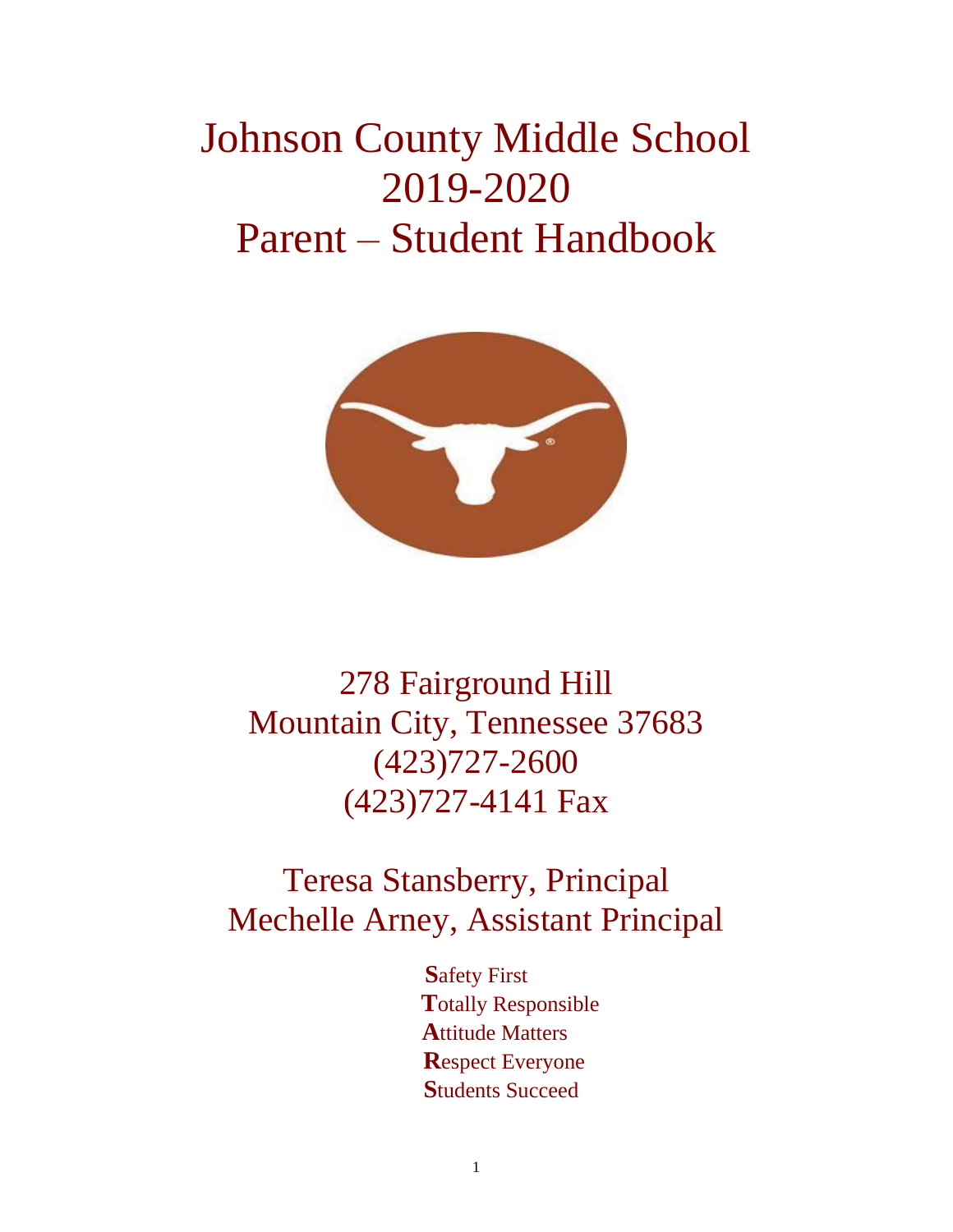## **JCMS Personnel and Contact Information**

All staff members can be contacted at 727-2600 during school hours (8:00 a.m. – 3:30 p.m.). Teachers will return your call during their planning time. All faculty members may be contacted through their email address as well.

| <b>Teresa Stansberry</b> |                                                         |
|--------------------------|---------------------------------------------------------|
| Mechelle Arney           | Assistant Principal/Athletic Director marney@jocoed.net |
| <b>Jessica Muncy</b>     |                                                         |
| Kristie Chausse          |                                                         |
| <b>Kathy Garr</b>        |                                                         |
| Debra Arnold             |                                                         |
| Marsha Marcela           |                                                         |
| Leanne Shoun             |                                                         |
| Kim Toliver              | Special Education ktoliver@jocoed.net                   |
| Allen Diggs              |                                                         |
| Morgan Sollenberger      |                                                         |
| <b>Jessica Radford</b>   |                                                         |
| Lisa Potter              |                                                         |
| <b>Susan Edwards</b>     |                                                         |
| Eunice Johnson           |                                                         |
| Kristopher Cole          |                                                         |
| <b>Susan Quave</b>       |                                                         |
| <b>Casey Sutherland</b>  |                                                         |
| Leon Tolley              |                                                         |
| Phil Nave                |                                                         |
| <b>Julian Crews</b>      |                                                         |
| <b>Chris Dunbar</b>      |                                                         |
| <b>Tammy Trivett</b>     |                                                         |
| Kaitlyn Cole             |                                                         |
| <b>Nathan Jones</b>      |                                                         |
| Dottie Phipps            |                                                         |
| Matt Bray                |                                                         |
| Lane Sentell             |                                                         |
| Mark Humphrey            |                                                         |
| Michael Murphy           |                                                         |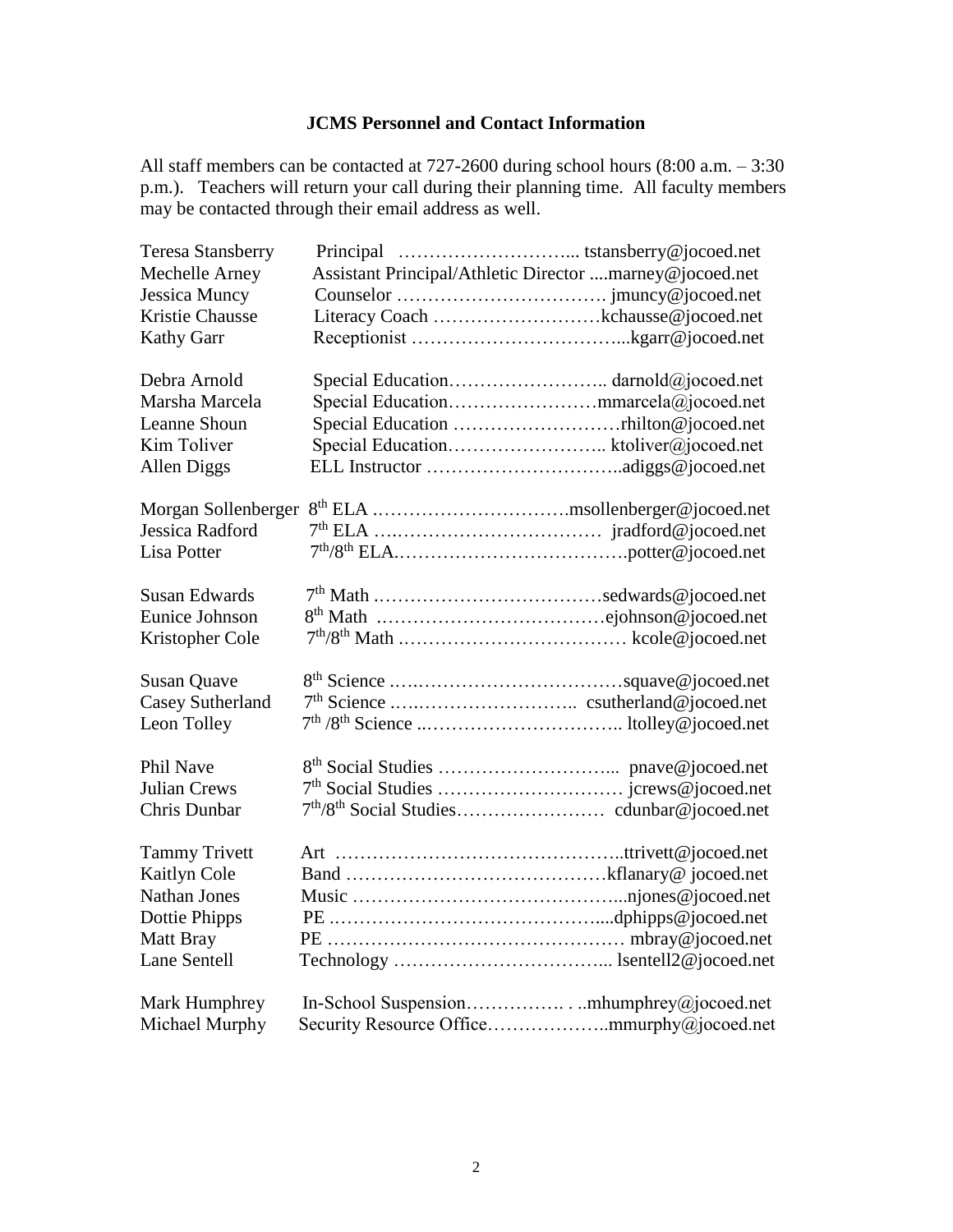## **Johnson County Middle School**

Students and Parents,

Welcome to Johnson County Middle School! I am very enthusiastic about the upcoming school year and the opportunity to work with all teachers, students, parents, and the community in order to ensure a quality education and continuous academic growth for every student.

Please read this handbook carefully, as it is filled with information about school policies and procedures. We will be working hard to make sure that each of these is followed to guarantee the best educational opportunity possible. Please sign and return the Parent/Student Agreement Form found at the end of the handbook.

I look forward to what will be accomplished in the 2019-2020 school year!

Teresa Stansberry Principal

## **Mission Statement for Johnson County Middle School**

*The mission of Johnson County Middle School is to provide a safe, nonthreatening, enriching environment in which students achieve successful transitions between elementary and high school, as they meet and exceed academic standards for the middle grades.*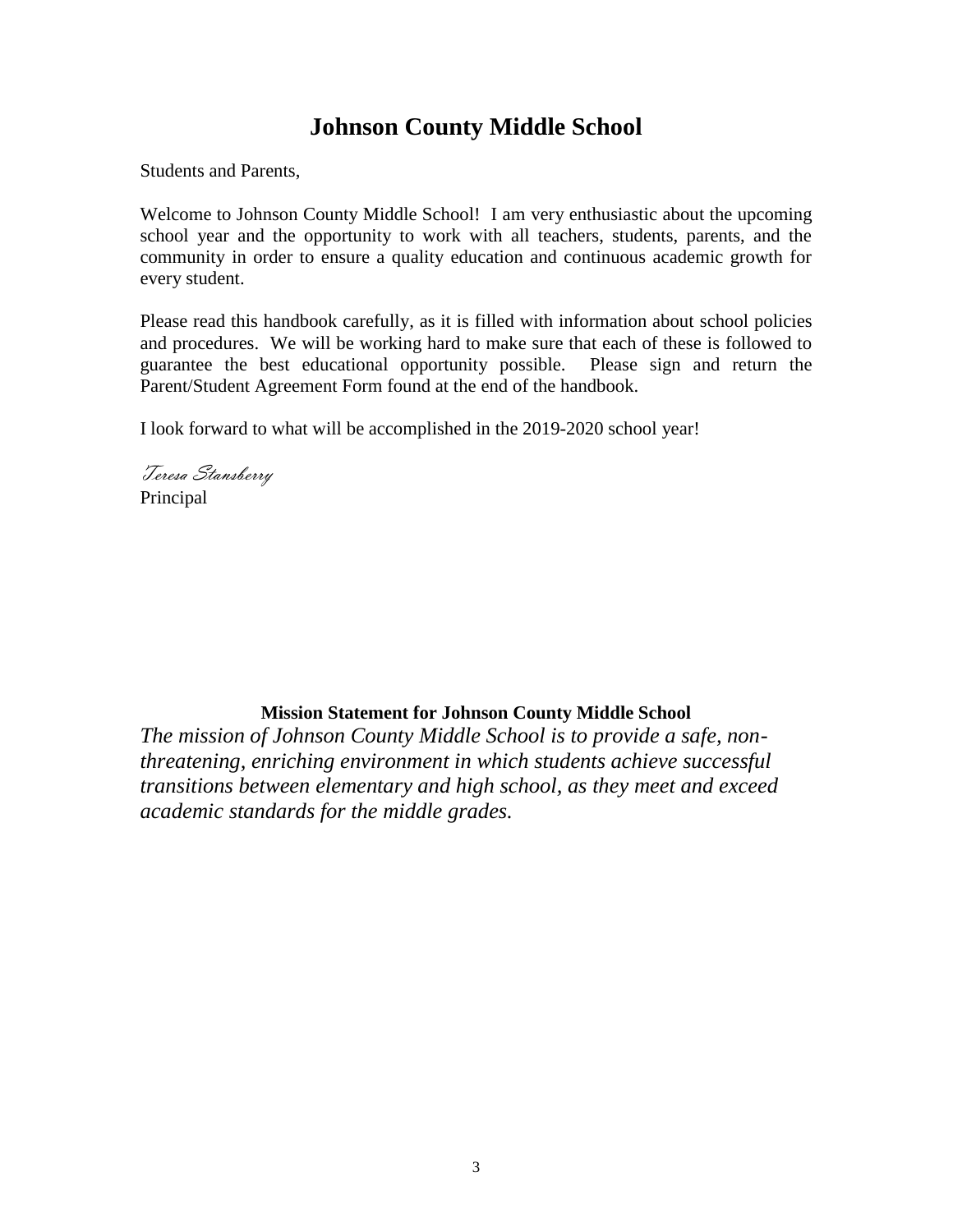#### **Vision Statements**

#### **At Johnson County Middle School, we are dedicated to the highest level of teaching and learning, where:**

#### **Students:**

- Take ownership of their own learning and education;
- Are personally involved in creating and tracking their own academic and behavior goals throughout the year;
- Are recognized and celebrated for growth and achievement in all academic and social areas of learning;
- Are seen leading instruction in the classroom.

#### **Teachers:**

- Participate in high quality ongoing professional development in order to increase student growth and learning;
- Are committed to using a variety of research based instructional practices and strategies to reach all students;
- Use professional learning community time to focus not only on data but also best practices and collaborative planning;
- Differentiate their instruction, grouping, and assessments to determine student growth.
- Are committed to and held accountable for student learning and growth

#### **School:**

- Structures and guarantees common planning times with norms for effective collaboration;
- Develops and implements a strategic, easily understood structure for sharing leadership and soliciting input from all stakeholders;
- Protects instructional and planning time so teachers and students are held accountable for effective teaching and learning in order to increase student growth;
- Procedures and discipline policies will be followed by all stakeholders in order to ensure a safe learning environment.

#### **Parents and Community:**

- Positively supports student progress and growth by supporting both academic and behavior achievement;
- Form instructional positive partnerships of communication so they are aware of progress that is being made, goals for growth, and are confident in ways to support students;
- Can describe the individual progress of their children.

#### **Belief Statements**

- We believe that all students can learn!
- We believe that students learn in different ways and need to be provided with a variety of instructional approaches and assessments to support their learning.
- We believe that students deserve a welcoming learning environment that is safe and secure.
- We believe that education is the responsibility of educators, students, and their families, the entire school community.
- We believe that each student is a valued individual with unique physical, social, emotional, and academic needs.
- We believe that the commitment to continuous academic improvement is necessary if our school is going to lead students toward a lifetime of learning.
- We believe that a student's self esteem is enhanced by positive relationships and mutual respect among and students, staff, and parents.
- We believe that students need to be provided the opportunity to apply their learning in everyday situations.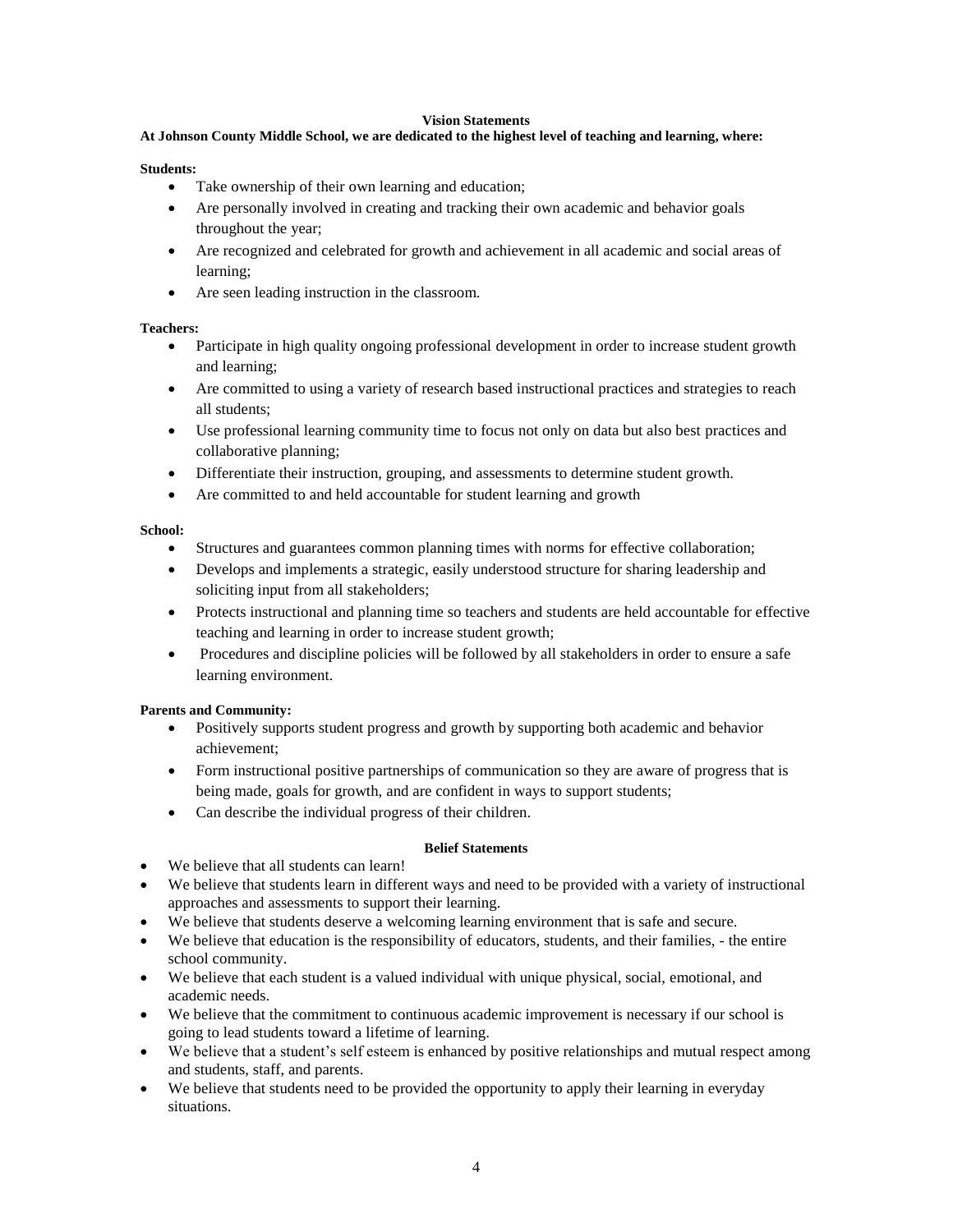| <b>Bell Schedule</b> |                            |                                                                                     |  |  |
|----------------------|----------------------------|-------------------------------------------------------------------------------------|--|--|
| Period               | 8th Grade                  | 7th Grade                                                                           |  |  |
|                      | 8:00                       | 8:04                                                                                |  |  |
| $\mathbf{1}$         | $8:04 - 9:09$              | $8:07 - 9:12$                                                                       |  |  |
| $\overline{2}$       | $9:12-10:17$               | $9:15-10:20$                                                                        |  |  |
| 3                    | 10:20-11:25                | 10:23-11:28                                                                         |  |  |
| 4                    | 11:28 - 12:49              | 11:31-12:52                                                                         |  |  |
| 5                    | $12:52 - 1:53$             | 12:55-1:56                                                                          |  |  |
| 6                    | 1:56-3:01                  | 1:59-3:04                                                                           |  |  |
|                      |                            | LUNCHES: $(1^{st})$ 11:28 - 11:53 $(2^{nd})$ 11:56 - 12:21 $(3^{rd})$ 12:24 - 12:49 |  |  |
|                      | 2 Hour Delay               |                                                                                     |  |  |
| <b>Period</b>        | 8th and 7th                |                                                                                     |  |  |
|                      | 10:00                      |                                                                                     |  |  |
| $\mathbf{1}$         | 10:04-10:15                |                                                                                     |  |  |
| $\mathbf{2}$         | 10:19-11:04                |                                                                                     |  |  |
| 4                    | 11:08-12:46                |                                                                                     |  |  |
| 3                    | 12:50-1:30                 |                                                                                     |  |  |
| 5                    | $1:34-2:14$                |                                                                                     |  |  |
| 6                    | $2:18-3:04$                |                                                                                     |  |  |
|                      | LUNCHES: (1st) 11:08-11:38 | $(2nd)$ 11:42-12:12<br>$(3rd)$ 12:16-12:46                                          |  |  |

### **Grade Scale**

TN Ready and EOC scores shall be included in students' final grade as 25% in grades 3-12. Any student that fails an academic subject will be required to attend summer school which is tentatively planned to begin the day following the last half day of school.

 $93 - 100 = A$  $85 - 92 = B$  $75 - 84 = C$  $70 - 74 = D$ Below  $70 = F$ 

## **Visitor Policy**

Parents are always welcome. You are encouraged to visit and work in partnership with our total school program. All visitors will report to the main office, scan in via RAPTOR, (Johnson County School's Security System) and obtain a visitor's pass. Visitors will exit via the main office where he/she will be scanned out.

Parents must obtain permission before entering classrooms or instructional areas.

Students from other schools are not permitted without administrative approval and must sign in at the office upon entering.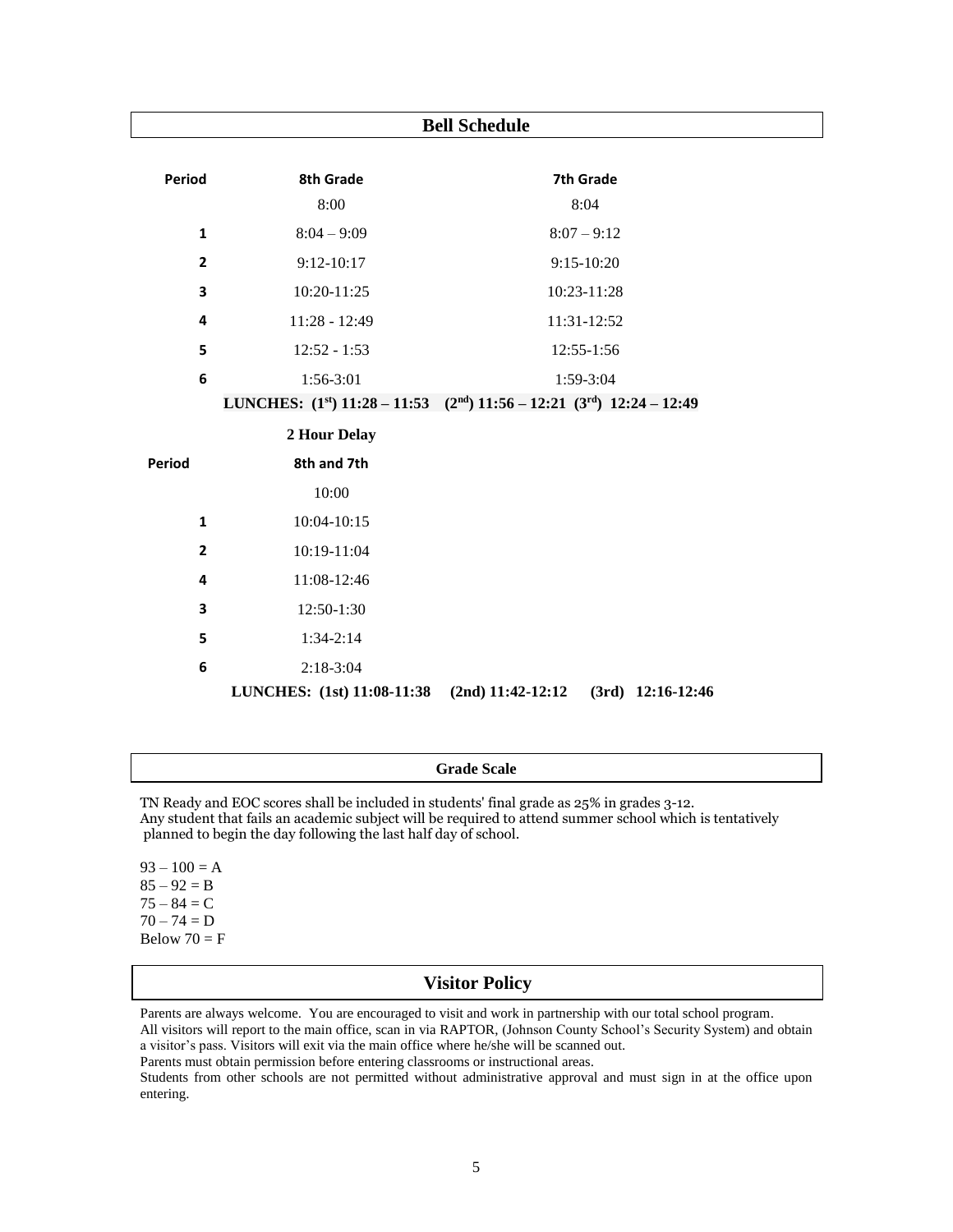#### **Arrival and Pick-up Policies**

#### **Morning Drop-off Instructions:**

Morning drop off begins at *7:30 am*. **Students are to be dropped off in the back of the building.** Students will report to the cafeteria if they choose to eat a hot breakfast. Students not eating breakfast must report to the gym. Students are not allowed in the classrooms or media center before the first bell unless they are enrolled in a tutoring session. Students may go to their lockers only after the first bell rings.

#### **Afternoon Pick-up Instructions**

The bell rings to dismiss bus riders at 3:01 ( $8<sup>th</sup>$  grade) and 3:04 ( $7<sup>th</sup>$  grade) p.m. Supervision is provided for pick-ups until 3:30 p.m.

- **1.** All students should leave the building unless participating in athletics or other scheduled events.
- **2.** Students riding the bus will exit from their assigned back door and immediately get on their own bus and stay. **Students are not allowed to get off the bus once they have boarded. Students are not allowed to walk to the high school to board the bus. Students who get off or on at the high school without administrative permission will be suspended from the bus.**
- **3.** Students being picked up will need to report directly to the pickup room. Parents will park in the side parking lot until all buses have been loaded. When the buses move, the pickup students will be dismissed out the new side exit, then continue around the back of the building to exit. We must keep traffic flowing around the building. **Students are not allowed to wait on cars in front of the building.**
- **4.** Students that walk home should immediately leave the building by the front exit, cross the street, and walk down the terraced parking lots and exit onto Fairview Street. **No loitering in front of the high school!**
- **5.** Students who ride home with a JCHS student must report directly to that car. These students will be issued a pass. If a student does not have a pass to wait on the high school driver, that student will be asked to report back to the JCMS office. **No loitering in front of the high school!**

**Early Dismissals**

**A parent/ guardian must come to the front office and sign the student out in order to pick the student up any time before school is dismissed.**

*In the event that school should have to be let out early, please make sure that you and your child have a plan in place that will go into effect each time we have an early dismissal.* 

**School schedule changes will be announced on the following local radio and television stations, as well as by our automated callout system. Television Stations: WCYB, WJHL, and Fox Radio Stations: WQUT, WXBQ, WMCT, and WETB**

**Tardy**

It is important for students to be on time for school and classes. The student must report to the office for an admit slip if he/she reports to school after the tardy bell has sounded for their grade level. This slip must be given to the teacher when the student enters the classroom. This will be documented in school attendance records as a tardy. **Seven unexcused tardies** *to school* **will result in appearing before the Truancy Review Board.**

The following discipline procedures will be strictly enforced for students who report to any class with an unexcused tardy.

**1 tardy = Written warning 2 tardies = 2 days of lunch detention 3 tardies = 30 minutes ASD 4 tardies = 1 hour ASD 5 tardies = 2 hours ASD 6 tardies = 1 day ISS 7 tardies = Referred to Office**

#### **After School Detention (ASD)**

 ASD will be held Monday, Tuesday, Thursday, and Friday from 3:15-4:15. Students must be signed out by parent/guardian. Failure to serve ASD on the assigned date will result in the reschedule of ASD AND one day of In-School Suspension.  **Detentions may be rescheduled only by parental request (written or telephone).**

#### **Bus Pass**

 Any student wishing to ride a bus other than his/her regular bus must bring a note stating his/her destination signed by the parents, with a phone number verification, to the office before reporting to  $1<sup>st</sup>$  period.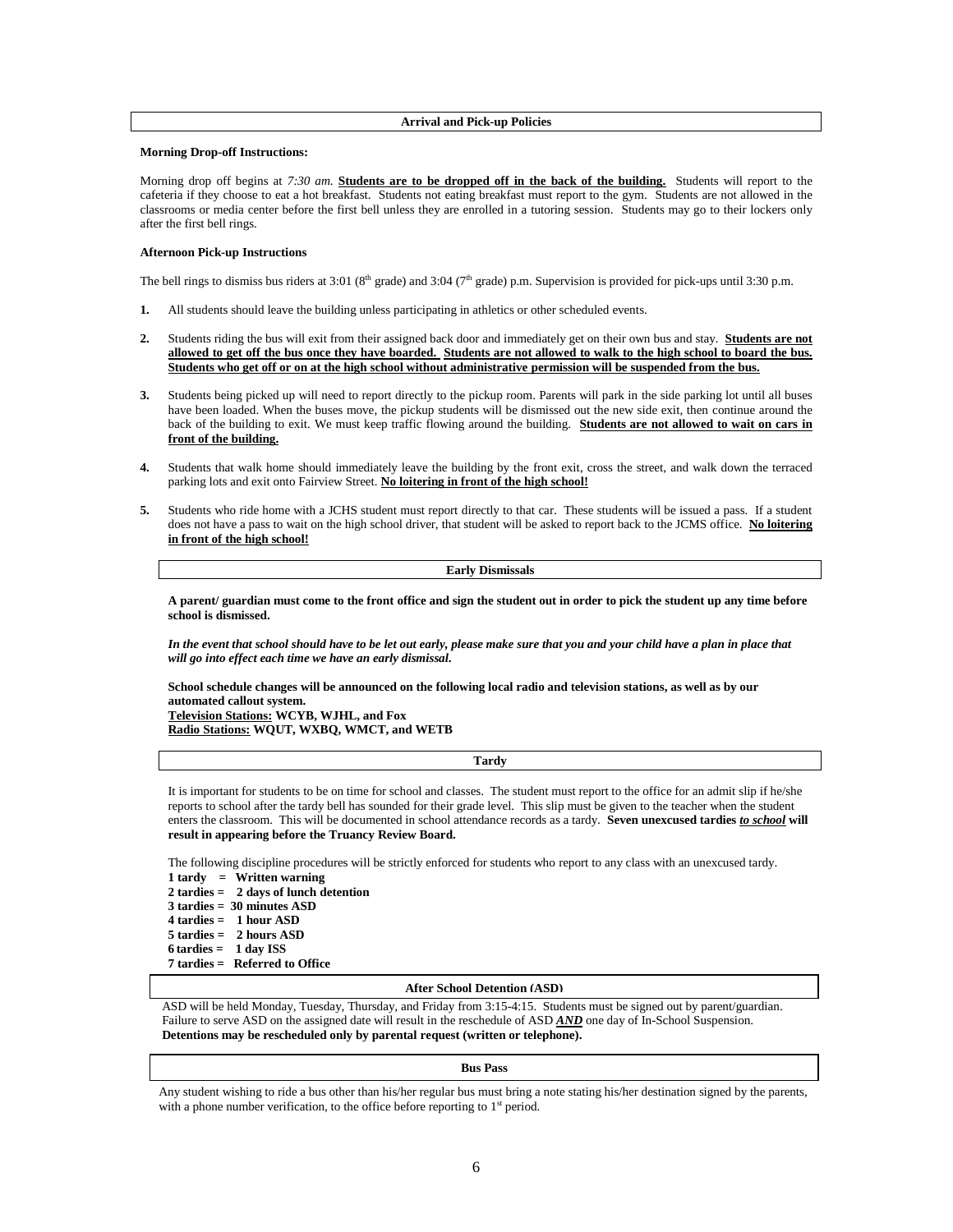## **Attendance**

Students are expected to be at school. The Johnson County School System values the educational experience provided for all students. For a student to derive maximum benefit from these experiences, it is essential that each student be present each day school is in session. Research indicates that there is a direct correlation between school attendance and success in school.

The attendance supervisor, Rhonda Murray, oversees attendance at JCMS, implementing attendance laws enacted by the Tennessee legislature.

Absences will be classified as either excused or unexcused. **Students can not accumulate more than 8 unexcused absences in a school year.** All absences will be considered unexcused except:

- 1. Personal illness as documented by a medical/professional excuse;
- 2. Religious observances as defined by state regulations;
- 3. Circumstances over which, in the judgment of the principal, the student has no control;
- 4. Death in the family; or
- 5. Required court appearance (A written verification from appropriate authorities must be provided).

## **Parent notes cannot be used to excuse a student's absence.**

Johnson County School System will use a Truancy Review Board for those students who are becoming a truancy problem. Parents will be required to attend this meeting with their child.

*Submitting Excuses for Absences*: Students who have been absent and have a doctor's excuse to turn in should take that excuse to the office and give it to the secretary before school begins for the day. Students will also be asked to sign a log indicating the date and to whom the excuse was given.

## **Please note: Students accumulating over 8 unexcused absences will be required to attend** *Longhorn Academy***.**

*Make-up Work Policy:* Students missing school will need to request missed work from their teacher the day they return to school. Students will have 3 days in which to complete and turn in all missed work for all classes. **It is the student's responsibility to ask for any missed work and then turn it in on time.**

*Transfer Students:* New students wishing to enroll in JCMS will need to schedule an appointment with the counselor, Mrs. Jessica Muncy. She will gain all the required forms and paperwork from the parent/guardian. No student will be allowed to remain at JCMS until all the required forms are turned into the counselor. When a student is officially registered, we will make every effort to help in the new environment. However, if a student leaves the previous school in less than good standing, s/he may not be permitted to enroll at JCMS.

*Withdrawing a Student:* Students who will be leaving JCMS during the school year will need to do a formal withdrawal from the school. Parents will need to bring the student to school and talk with the counselor regarding moving their child to a new school. Students will be given a withdrawal form to take around to all of their classes. Teachers will collect all books and necessary materials from the student before they may leave. All fines, dues, and debts must be paid before the student can officially be withdrawn from our school. Should your student owe money, no records will be sent to their new school until their debt has been paid.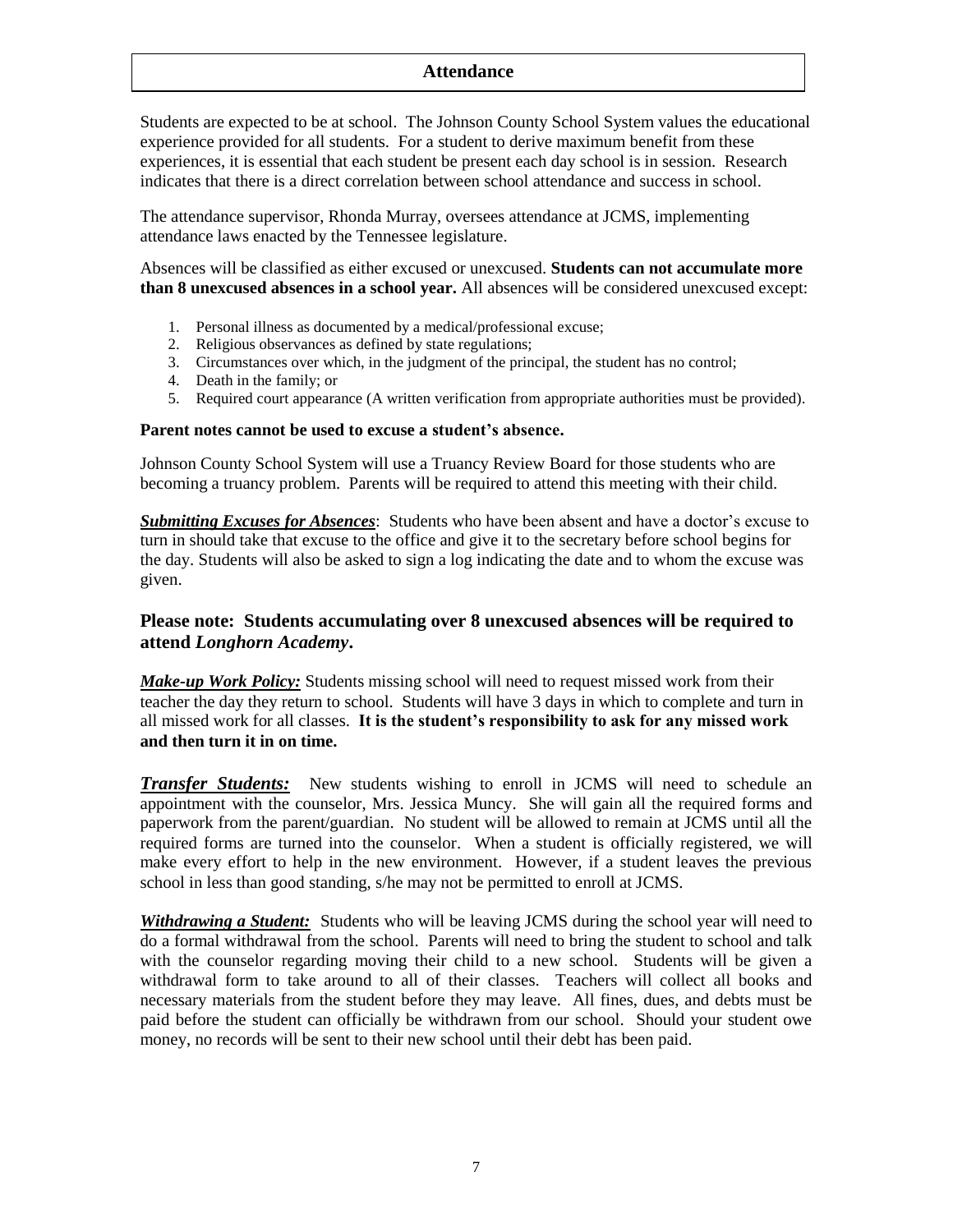## **DRESS CODE**

Student dress should exemplify an atmosphere of learning. Students may not wear any type of dress or look that is distracting or disrespectful to the learning environment. In terms of decisions regarding school dress, the professional judgment of teachers and administrators will prevail.

Consequences for violating the dress code:

- Student will be sent to ISS.
- Parent will be notified and clothes should be sent, if possible.
- If clothes cannot be sent, the student will remain in ISS until appropriate clothing can be
- obtained.

## *Shirts*:

Shirts, must be appropriate for school with no obscenities or advertisements of tobacco and/or alcohol

- Only top two buttons may be unbuttoned on collared shirts
- No low cut tops which might show cleavage
- -Shirts must cover the stomach
- No tank tops, spaghetti straps, backless bra straps or bare midriffs showing
- No sheer or see-through material

#### *Shorts:*

#### Pants/shorts

- Pants/shorts may not have inappropriate writing, graphics

- -Pants having a rip, tear, or hole above the knee must be worn with an undergarment covering
- -No skin should be visible through any hole, rip, or tear above the knee
- -PE teachers will approve PE shorts for both fit and acceptable length
- Shorts must measure no more than 3 inches above the knees
- No sagging must be worn at the waist
- No underwear may show
- No spandex pants/shorts
- -Pajama pants **are not** allowed

#### *Leggings***:**

Shirts MUST come to the end of the students' fingertips if leggings are worn. Students will be asked to call home and have a change of clothing brought to the school if the shirt is not of the appropriate length.

#### *Skirts, dresses, and jumpers:*

- a. All skirts, dresses, and jumpers must reach the knee or longer.
- b. The top of the dress must meet the shirt requirement of the dress code or have a shirt beneath it that does.

#### *Other general requirements:*

Athletes are not allowed to wear their uniforms on game days unless they fit the dress code. Shorts with long socks do not fit dress code.

- a. Any article of clothing or accessory that serves to be a distraction to the learning environment is not allowed. While we certainly understand and encourage individuality among our students, it is absolutely necessary to maintain an orderly educational environment.
- b. See-through clothing or cutouts are not permitted.
- c. No head coverings are permitted. This includes hats, caps, scarves, sweatbands, hoods, etc.
- d. No industrial/pet chains, collars around the neck, wrists, or waist or **chains attached to wallets**.
- e. Clothing that displays the names or advertisements of drugs, alcohol or tobacco products, guns, profane, vulgar, violent, illegal, immoral, hate messages, or sexual innuendo are prohibited.
- f. Appropriate shoes must be worn at all times. House shoes/bedroom slippers are not allowed.
- g. Clothing that allows undergarments to be visible is prohibited.
- h. No blankets or wraps will be brought into the classroom.

It is the discretion of the administration and/or faculty as to what is appropriate for the learning environment. This includes whether garments are inappropriately tight or revealing. Any students wearing any questionable attire will be reported to the administrator. Corrective action(s) (i.e. changing clothes and/or other disciplinary consequences) will be required.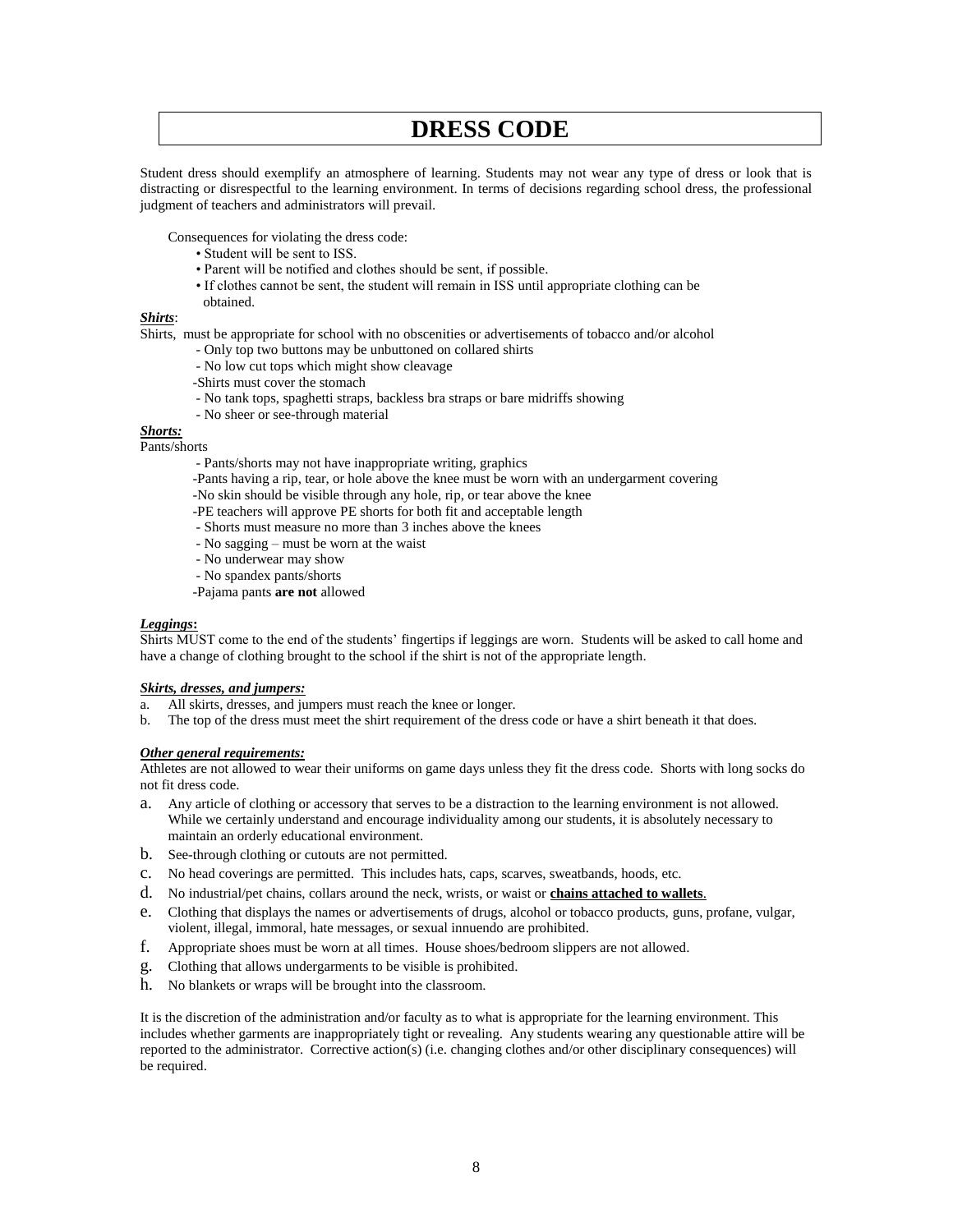#### **Backpacks**

Backpacks/Book bags are optional. Students are asked to keep the backpacks in their lockers throughout the school day due to space and safety. No backpacks with wheels are allowed.

#### **Lockers**

At the beginning of the school year students will be assigned a locker in order to have a safe place to keep supplies and personal items.

Students will be allowed to visit lockers prior to  $1<sup>st</sup>$ ,  $3<sup>rd</sup>$ , and  $5<sup>th</sup>$ , as well as at the end of the day. Students will not be allowed to be at lockers at other times without written permission from teachers.

Personal locks may not be used on lockers. It is your responsibility to keep your locker in good order and locked. Periodic locker checks will be made.

Please do not share your locker combination with anyone.

You will be responsible for all items in your assigned locker.

#### **JCMS is not responsible for lost or stolen articles**.

**Lockers are school property and may be searched by school authorities at any time. The police and canine unit may periodically check lockers.**

#### **Textbook Responsibilities**

Students are fully responsible for textbooks issued to them. Books should reflect normal use at the end of the school year. Students will be charged for damaged or lost textbooks.

#### **Use of Telephone**

Students must have written permission from their teacher in order to use the school telephone during the school day. We encourage you to plan your day before coming to school so that you will not need to make telephone calls. Students are not permitted to use cell phones unless permitted by administration and only in the office.

#### **Cell Phones/IPods/Electronic devices**

Cameras, IPods, toys, electronic games, or other items which may interfere with instruction are not allowed at JCMS. Items will be confiscated by staff. Students are not allowed to bring items to school for buying, selling, or trading. No toys allowed at school.

We understand that many of you have a cell phone. You may have it on your person, but it must be off or silenced during all classes and class changes. Cell phones seen or heard during class will be confiscated by the staff. There will be a "charging station" in the cafeteria for student use during lunch.

Cell phones may be used during lunch. However, all cell phones must be turned off or silenced five minutes prior to leaving the cafeteria. Cell phones will be confiscated if not turned off at the required time. Students not following this policy will not be allowed to use their phone at lunch for a designated period of time.

Confiscation Procedures:

|                | $1st$ offense: student may pick item up at the end of the day                                 |
|----------------|-----------------------------------------------------------------------------------------------|
|                | 2 <sup>nd</sup> offense: parent may pick up phone/one day of ISS                              |
|                | $3rd$ offense: parent will be called to pick up phone/two days of ISS/It is required that the |
|                | phone be kept in the office during school hours until the end of the nine weeks.              |
| $4th$ offense: | parent will be called to pick up phone/parent and student will meet with                      |
|                | administration. It is required that the phone be kept in the office during                    |
|                | school hours until the end of the school year.                                                |

*JCMS is not responsible for any lost or stolen cell phones, IPods, cameras, electronic games, etc. The safest place for them is at home or in your locker.*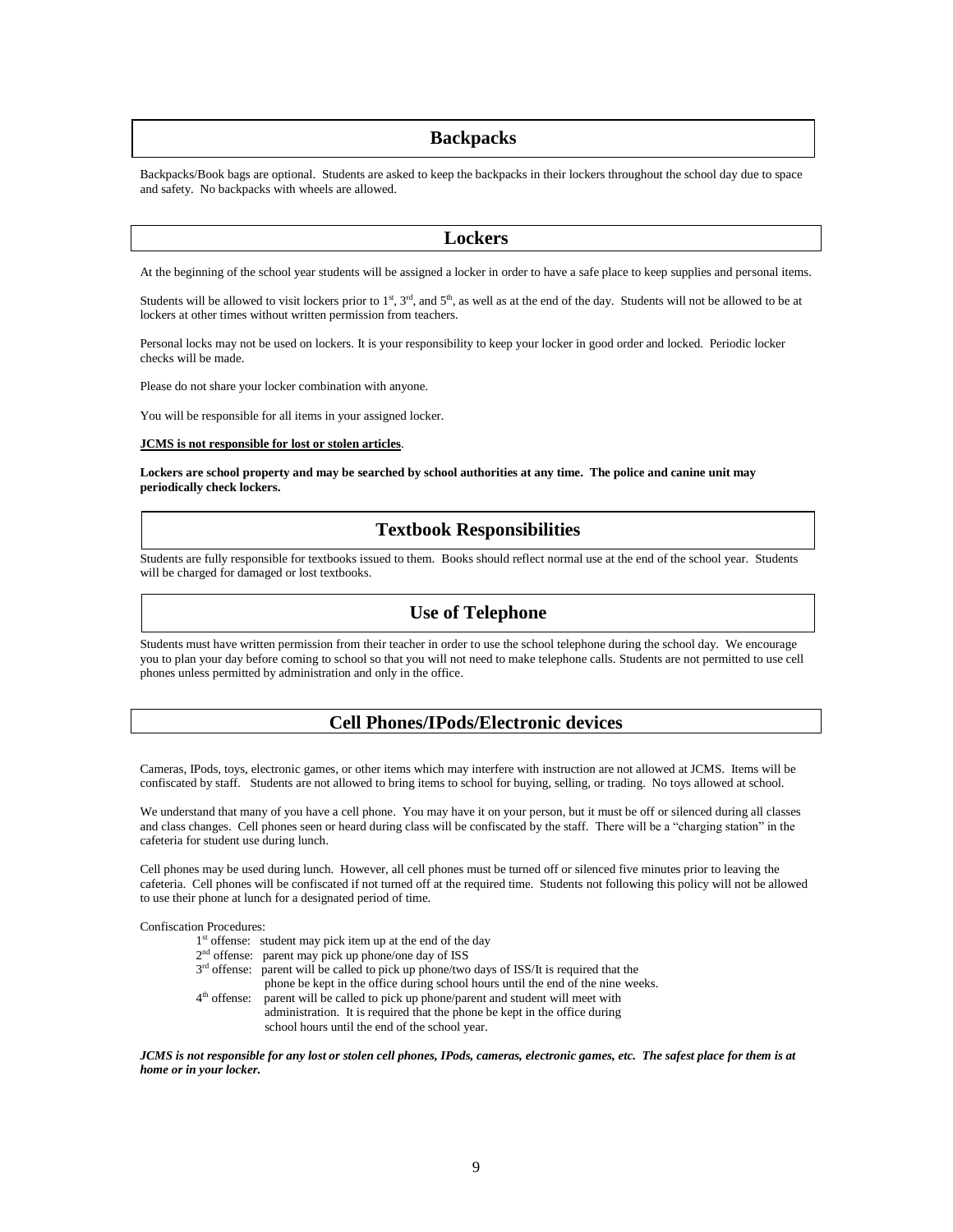#### **Transportation**

Student transportation is a privilege extended to students. Students who do not obey the state and local regulations governing student transportation may have their transportation privileges revoked by the school district. This may be done in order to provide a safe environment for other students on the bus. Drivers must demand that their full attention be given to driving the bus.

Following is a list of specific rules and regulations:

- 1. Students are under the supervision and authority of the bus driver from the time they leave home until they reach school in the morning, and from the time they board the bus at school until they reach home in the afternoon.
- 2. Students will not be permitted to have any dangerous items on the bus.<br>2. Students will be let off a bus only at their destination unless written per
- Students will be let off a bus only at their destination unless written permission from the school office gives authority for the driver to do so.
- 4. Students will be expected to remain in the seat until the bus comes to a complete stop.
- 5. Do not use profane language or obscene gestures.
- 6. Do not eat or drink on the bus.
- 7. Do not fight, push, or trip.
- 8. Do not throw objects or spit in or out of the bus.
- 9. Talk in a normal tone do not yell.
- 10. Students will pay for any deliberate damage to buses.
- 11. If a student misbehaves on the way to or from school and refuses to obey, the driver will notify the principal or appropriate supervisor and the student may be suspended from riding the bus. The principal will notify the parents by phone or by letter. The parent must contact the principal and the principal will notify the bus driver as to when the student can ride the bus.

**1st offense**: the student will be suspended from riding the bus for three (3) days.

2<sup>nd</sup> Offense: the students will be suspended from riding the bus for five (5) days.

**3 rd Offense**: the student will be suspended from riding the bus for ten (10) days.

**4 th Offense**: the student and his/her parents may have to go before the Board of Education.

*Note: This is not all-inclusive. Students must exercise good judgment to ensure that he/she remains eligible for bus transportation.*

#### **Media Center**

The media center is open to students from 8:00 a.m. to 3:09 p.m. Monday through Friday. Students must have a pass from the classroom teacher to use the library during class time.

#### **Cafeteria**

*Breakfast and lunch are free to all JCMS students.* However, if your child wants extras, he/she must purchase those. Each student is issued a personal identification number for our computer system. Students may deposit money in their account at anytime. Checks should be made to JCMS Food Service. Include the name and account number of the student on the check. *Extras may not be charged.* 

| Prices for the year are:     |        |  |  |
|------------------------------|--------|--|--|
| Extra Milk:                  | .75    |  |  |
| Ice Cream:                   | .75    |  |  |
| <b>Visitors Meal Prices:</b> |        |  |  |
| Breakfast:                   | \$1.75 |  |  |
| $L$ unch:                    | \$3.25 |  |  |

Due to the new Wellness and Nutrition Regulations students are not allowed to have or purchase soft drinks during school hours (*they can not even bring them from home*). Students are not allowed to have lunch from any restaurant brought to them for lunch.

Students are to behave appropriately while in the cafeteria and use proper table manners.

A second chance breakfast is served between 1<sup>st</sup> and 2<sup>nd</sup> period. This is not a hot breakfast. This breakfast is free to any student who did not eat breakfast in the cafeteria before school. Students will be charged if they ate breakfast in the cafeteria before the school starts. Students who are planning on second chance breakfast will be allotted the first five minutes of 2<sup>nd</sup> period to finish, clean up and be settled for class.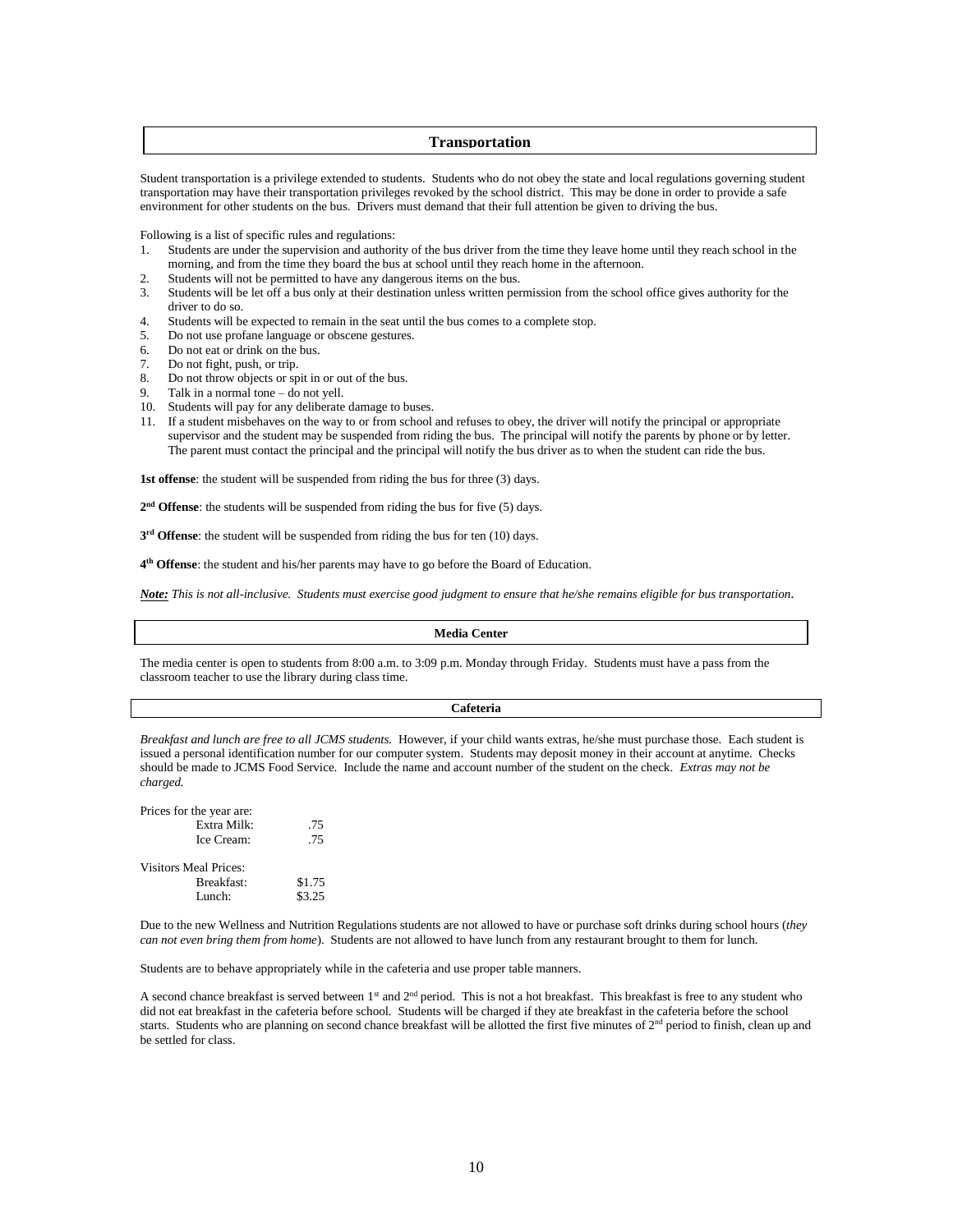The school nurse services both JCMS and JCHS. She is housed at JCMS and is available to students during school hours. When a student needs to go to the clinic the teacher will notify the nurse/office.

**Medicines**: The medication administration policy of the Johnson County School System states: medications shall be administered only when the student's health requires that they be given during school hours. All medication must be brought by the parent/guardian to the principal's office/school nurse in the original medication bottle. All medication must have the following: child's name, name of physician, time to be self-administered, dosage, and directions for self-administering the medication. Most prescriptions when filled by the pharmacy have an education sheet included; this will have the side effects listed on it. A medical information sheet must be completed by the parent in order for the medication to be administered to the student. Students are not allowed to transport medication. The parent must pick up unused medication. Students who have asthma may keep their inhalers with them, but the parent must complete the medical information sheet and the inhaler sheet.

All medication will be kept in the medical clinic in a locked vault. Students cannot carry any over the counter medications such as Tylenol, Motrin, etc. at anytime.

**School Counseling Services**

A school counselor can provide many services and information to help students and parents. When students or parents have problems or concerns please feel free to seek out our counselor.

#### **Posting Flyers, Signs, or Other Information at School**

Nothing will be posted at school or on school grounds without prior approval of the principal. All unapproved postings will be removed, and disciplinary action may be taken as necessary.

#### **Organized Activities or Celebrations at School**

Only school-sponsored and principal approved activities will be permitted at school, on school grounds, and at school-sponsored activities. The teacher-sponsor of the group requesting an activity must seek prior approval from the principal before any plans are made for the activity. To prevent disruption to the school day, any unapproved activity or celebration will be stopped, and disciplinary action may be taken as necessary.

#### **Academic Tutoring**

Academic tutoring in all subject areas is available each morning starting at 7:00 and afternoon from 3:15 – 5:30. More information about our tutoring sessions will made available in our LEAPs packet.

#### **Lost and Found**

Individuals who have lost items are advised to check with Ms. Garr in the front office during a noninstructional time. Any items found and not claimed, please bring to Ms. Garr in the front office.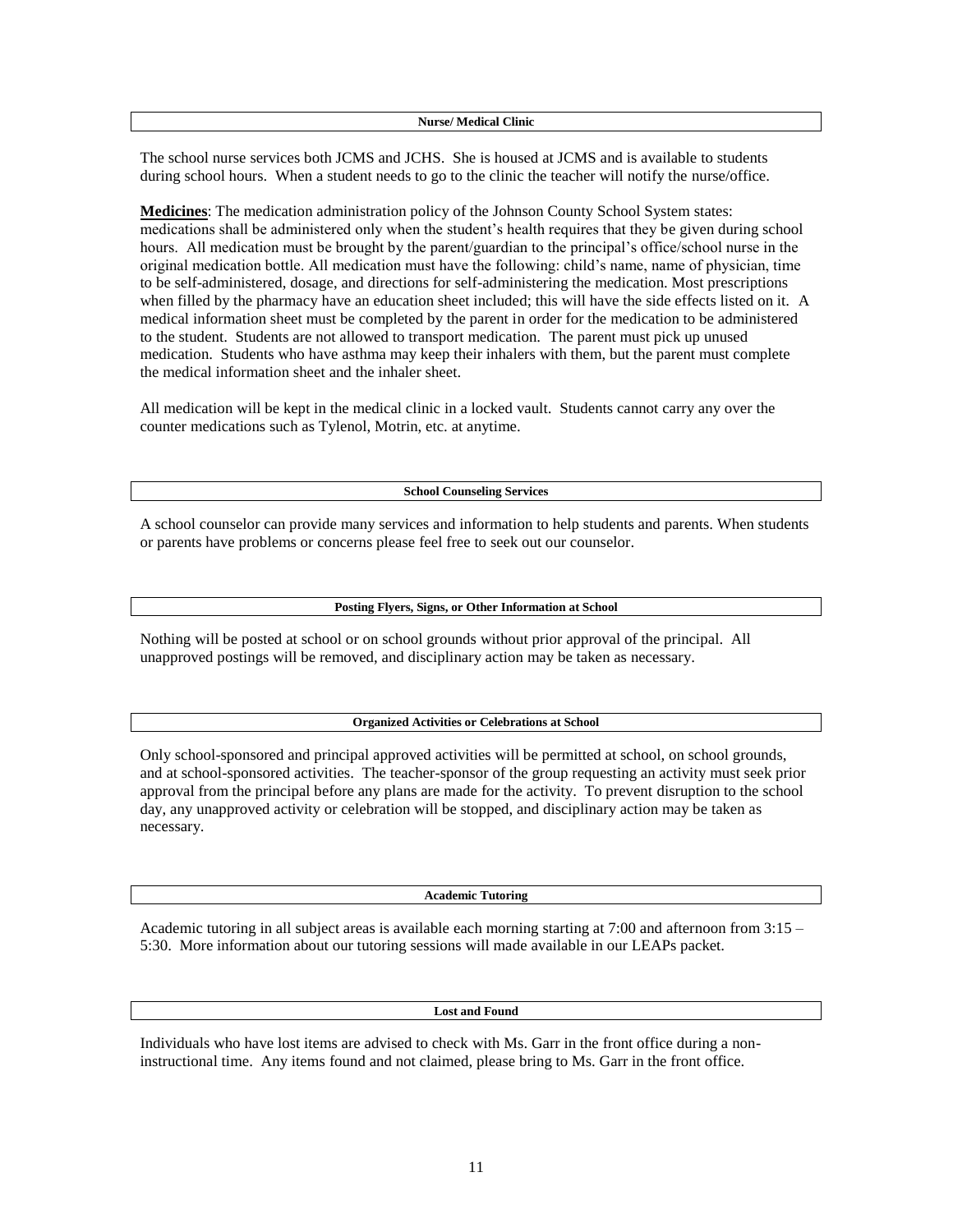#### **School Discipline and Code of Conduct**

One of our goals at Johnson County Middle School is to assist students in developing an effective sense of self through selfresponsibility, social sensitivity and emotional maturity. In order for our students to receive maximum benefit from the opportunities offered, appropriate order and discipline must be maintained. Failure of students to maintain a positive, safe learning environment will result in quick and firm disciplinary action. *Anything not listed here is subject to administrative decision.* In the event that new rules are implemented, the student will be informed.

\*Suspensions may be carried out at home, or at the alternative school based on administrative decisions. All worked missed during suspensions should be turned into teachers on the  $1<sup>st</sup>$  day back from the suspension.

\*The Disciplinary Hearing Authority (DHA) is a branch of the Johnson County Board of Education and consists of educators.

\*Any student involved in any extracurricular activity that is assigned ASD will not be allowed to participate in practice the day of the detention. Coaches and sponsors will be notified.

\* Any student involved in any extracurricular activity that is assigned ISS will not be allowed to participate in the upcoming event (example: game). Coaches and sponsors will be notified.

\* Any student involved in any extracurricular activity that is remanded to ESC for any length of time will automatically be suspended from the extracurricular activity that he/she participated in for the rest of the school year.

#### *All faculty and staff members have the right and responsibility to correct any student anywhere on campus or school sponsored event and to expect a proper response when doing so.*

*Administrators reserve the right to make executive decisions when they deem necessary in regards to the rules.*

#### **School wide Discipline Rule**

Simply put - *Respect yourself, respect others. Treat others the way that you want to be treated.*

#### **Students are S.T.A.R.'s who adhere to……….**

- **S**afety first in work and celebration
- **T**otally responsible for learning and becoming an adept member of society
- **A**ttitude matters and affects everything
- **R**espect for everyone, including self

#### **Special Cases with Automatic Consequences:**

- 1. **Fighting –** A fight is defined as an individual who takes part in a violent, argumentative, or antagonistic struggle involving the exchange of physical contact or the use of weapons. Fighting will result in immediate placement in ESC. Fighting can also result in suspension from school. A court referral for disorderly conduct or assault can also be issued to students who fight. The School Resource Officer has the right to take students who engage in fighting to the Johnson County Sheriff's Department, where the parents will need to pick them up. Fighting is not an acceptable behavior at school or any school function and **will not be tolerated**. Consequences for fighting are as followes:
	- a. First offense Parent conference and **three** day placement in ESC.
	- b. Second offense Parent conference and **five** day placement in ESC.
	- c. Third offense Placement at ESC for the remainder of the school year.
- 2. **Bullying –** "Bullying is unwanted, aggressive behavior among school aged children that involves a real or perceived power imbalance. The behavior is repeated, or has the potential to be repeated, over time."

Please see Johnson County Board of Education, policy 6.304. This can be found at the following website: [http://images.pcmac.org/Uploads/TennesseeSBA/TennesseeSBA/Departments/DocumentsCategories/Documents/](http://images.pcmac.org/Uploads/TennesseeSBA/TennesseeSBA/Departments/DocumentsCategories/Documents/6304_46.pdf) [6304\\_46.pdf](http://images.pcmac.org/Uploads/TennesseeSBA/TennesseeSBA/Departments/DocumentsCategories/Documents/6304_46.pdf)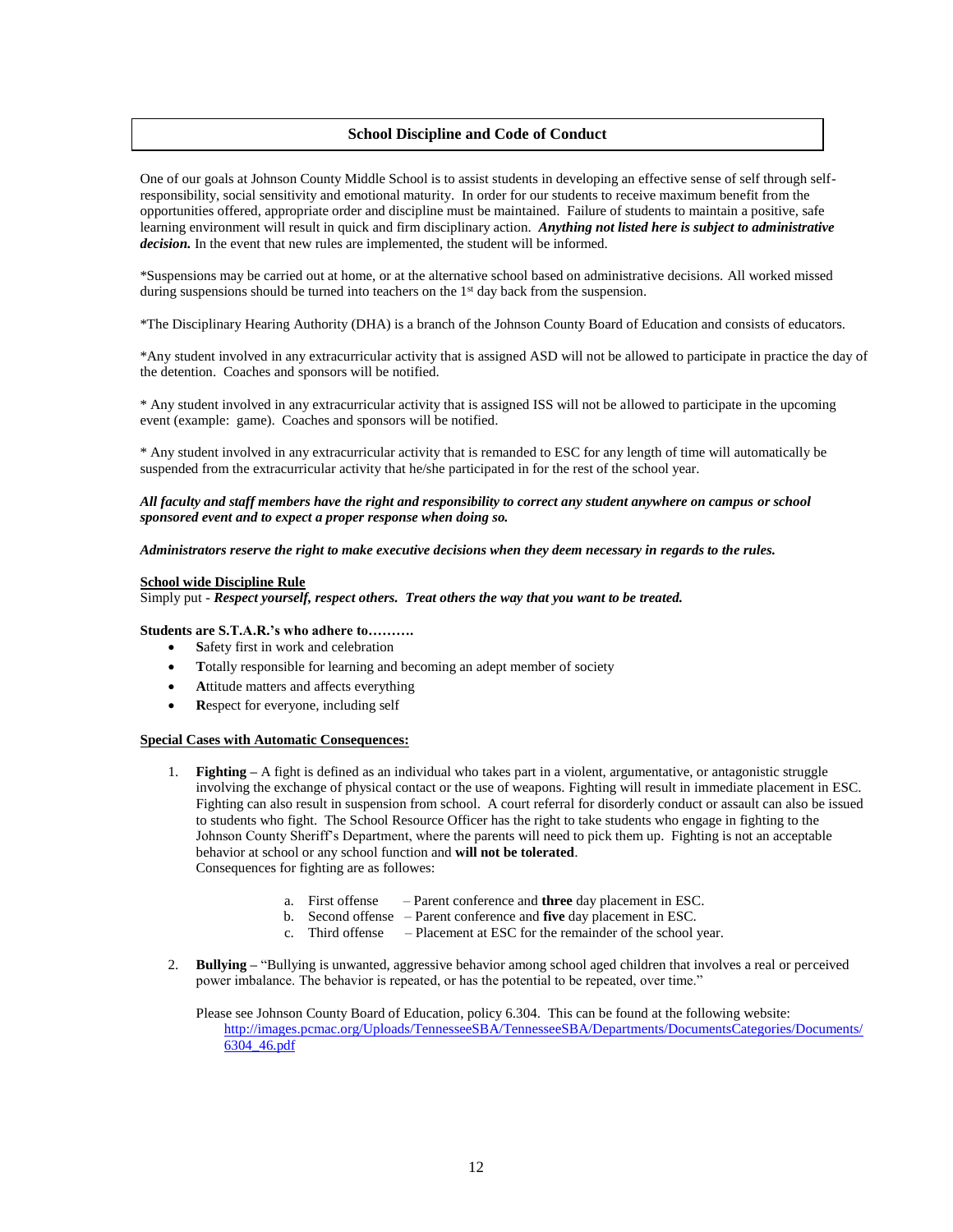Complaints/Investigations/Discipline:

- a. Alleged victims of bullying shall report these incidents immediately to a teacher, counselor, or building administrator.
- b. School administration will determine whether an alleged act constitutes a violation of the Policy 6.304.
- c. Upon the determination of a violation, administration shall conduct a prompt, thorough, and complete investigation of the incident, **and** the parents of the complainant will be required to complete a Johnson County Schools Bullying and Harassment Complaint Form.
- d. A written report on the investigation will be delivered to the parents of the complainant, parents of the accused student(s), and to the Director of Schools.
- e. Consequences for bullying are as follows:
	- a. First offense Parent conference and a **three** day placement at ESC
	- b. Second offense Parent conference and a **five** day placement at ESC
	- c. Third offense Placement at ESC for the remainder of the school year.
- 3. **Tobacco -** Per state law, students found to be in possession of tobacco of any kind will be placed in ISS for three days. Reoccuring use will result in extended placement in ESC.
- 4. **Cursing/using abusive language -** towards an employee or student will result in 5 days in ISS on the first offense. This also includes profane outbursts that are a result of correction or instruction by an employee. A second offense will result in an additional assignment in ISS. Reoccuring use of abusive language may result in ESC placement.
- 5. **Students refusing to do or turn in assignments –** These students will be placed in the JCMS Homework Academy. Students will complete assignments during this time. Students will stay in the academy until the assignment(s) is completed. All completed assignments will be given to the appropriate teacher. The student will not be given full credit for the assignment. Students can be provide a quiet space for "working lunch" to complete assignments.
- 6. **When a student is sent to ISS for the fifth time he or she may be sent to ESC for an extended placement**. Upon returning, if he/she is sent to ISS again, he/she may be placed at ESC for the remainder of the school year. *Note: one infraction resulting in multiple days of ISS only counts as one time in ISS.* **Students removed from the classroom –**
	- a. First time removed from class will result in the remainder of that day and the next in ISS, and the parent will be contacted
		- $b.$  $2<sup>nd</sup>$  offense – 3 days in ISS and contact parent
		- c.  $3<sup>rd</sup>$  offense – 5 days in ISS and conference with parent
		- d. 4 th offense 5 days at ESC and conference with parent
		- $e^+$ 5<sup>th</sup> offense – extended placement at ESC
- 7. **Public displays of affection -** will result in one day of ASD for both students on the first offense. They will serve their time on separate days. The number of days will increase with the number of offenses.

The Johnson County Board of Education Discipline Procedures (Levels 1-3 Misconduct) may be found at the following website: [http://images.pcmac.org/Uploads/TennesseeSBA/TennesseeSBA/Departments/DocumentsCategories/Documents/6313\\_44.pdf](http://images.pcmac.org/Uploads/TennesseeSBA/TennesseeSBA/Departments/DocumentsCategories/Documents/6313_44.pdf)

#### **Extended Service Center (ESC)**

An alternative education program for middle school students with chronic behavior problems, endangering behaviors, or zero tolerance offenses is an additional service option offered by the Johnson County School System. This program is housed at the bottom of the hill on Fairground Lane. Students placed in this school must adhere to a strict dress code of a plain grey tee shirt and jeans. Students are not allowed to attend any school function (including ballgames and dances) or be on the school premises at all while assigned to ESC.

**Zero Tolerance Offenses Johnson County Board of Education Policy 6.309**

In order to ensure a safe and secure learning environment, the following offenses will not be tolerated. This policy may be found at the following website:

[http://images.pcmac.org/Uploads/TennesseeSBA/TennesseeSBA/Departments/DocumentsCategories/Documents/6309\\_46.pdf](http://images.pcmac.org/Uploads/TennesseeSBA/TennesseeSBA/Departments/DocumentsCategories/Documents/6309_46.pdf)

#### **Interrogations and Searches Johnson County Board of Education Policy 6.303**

In order to ensure a safe and secure learning environment, JCMS enforces Policy 6.303. This policy may be found at the following website:

[http://images.pcmac.org/Uploads/TennesseeSBA/TennesseeSBA/Departments/DocumentsCategories/Documents/6303\\_46.pdf](http://images.pcmac.org/Uploads/TennesseeSBA/TennesseeSBA/Departments/DocumentsCategories/Documents/6303_46.pdf)